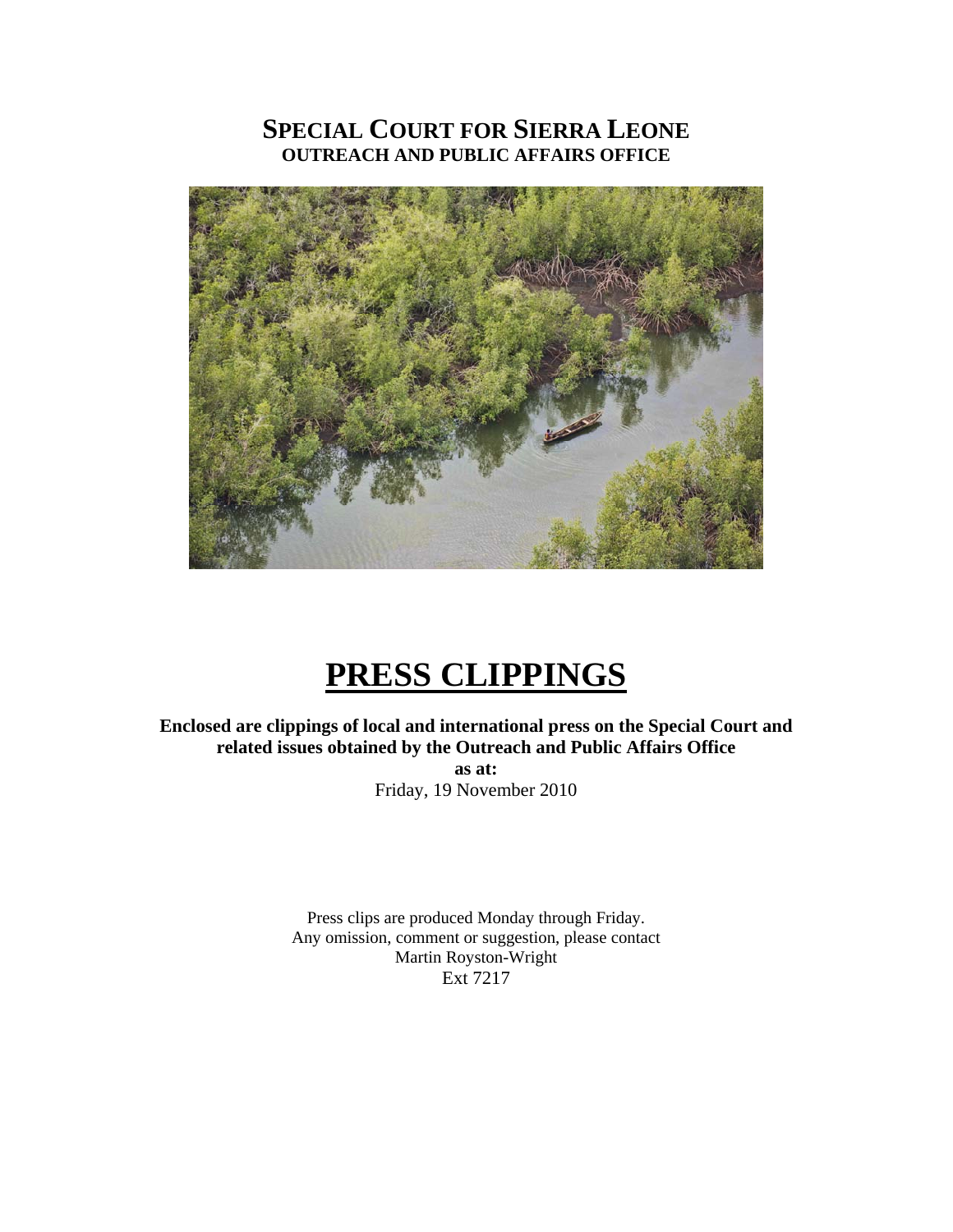| <b>Local News</b>                                                                             |             |
|-----------------------------------------------------------------------------------------------|-------------|
| Correction:Article of 17 November 2010, "Issa Sesay Spits Fire" / The Exclusive               | Page 3      |
| 'Terrible Crimes were committed in Sierra Leone' / The Torchlight                             | Page 4      |
| Former Child Soldiers Start University Awoko                                                  | Page 5      |
| State of Emergency Imposed in Guinea / The Torchlight                                         | Page 6      |
| <b>International News</b>                                                                     |             |
| No Signs of Victim Compensation in Sierra Leone 18 Nov 2010 / The Hague Justice Portal        | Page 7      |
| Alleged Russian Arms Dealer Was Active in Africa / Voice of America                           | Pages 8-9   |
| There is a Heavy Price to Pay for Dealing with Lord of War / Herald Scotland                  | Pages 10-11 |
| Donors to Meet to Fund Hissène Habré Trial / Human Rights Watch                               | Pages 12-13 |
| Netherlands: Court Starts 2 Inquiries / The New York Times                                    | Page 14     |
| Kenya's High Court Considers Request that Forces Government to Arrest Sudanese President / ST | Pages 15-16 |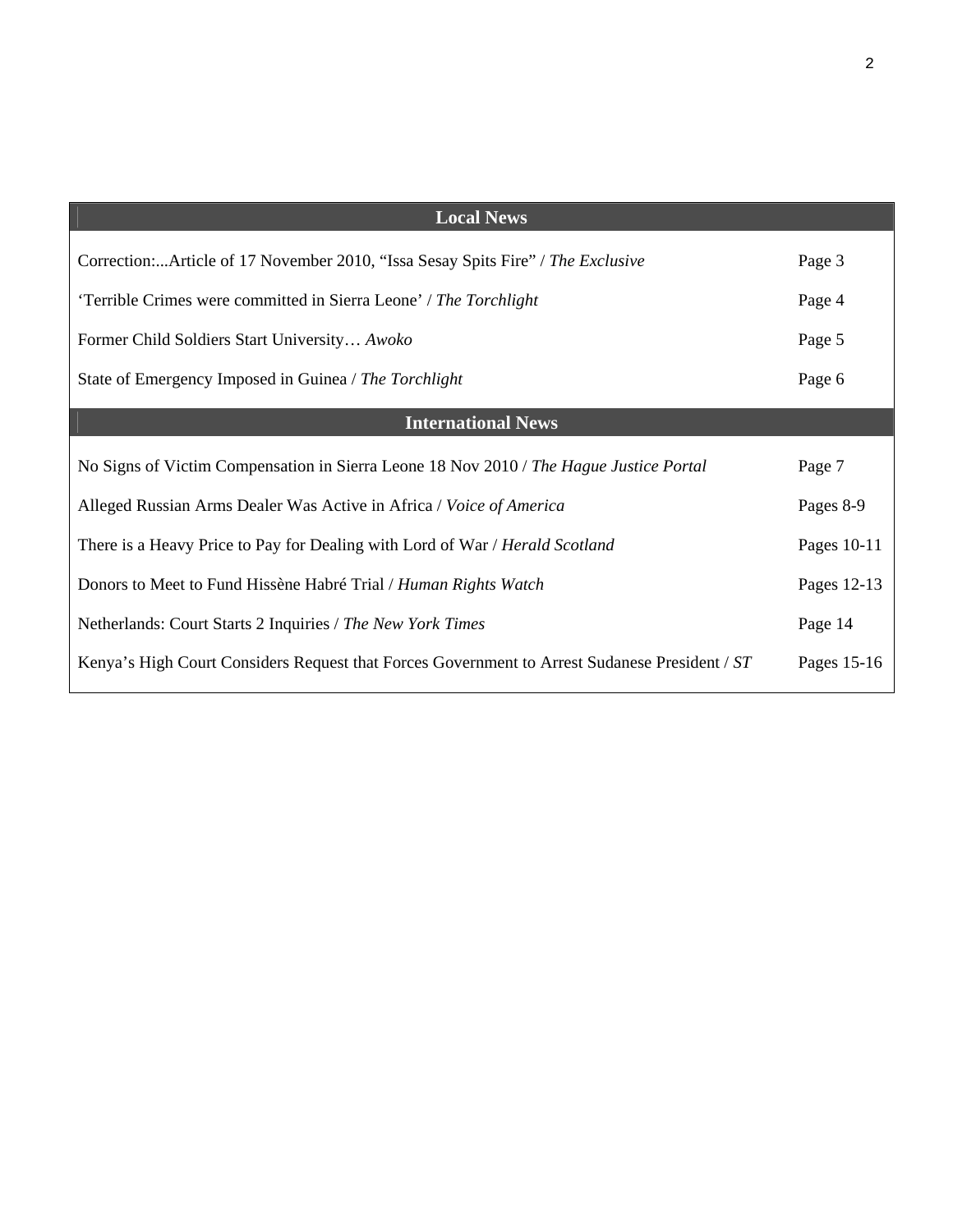# ION: [One word added] Fw: Article of 17 November 2010, "Issa Sesay Spits F

#### Dear Mr. Foday,

You stated in your article today entitled "Issa Sesay Spits Fire" that I am on leave. Since this is incorrect, and I am pleased to send you a few points in response which should serve to clarify your article.

Exclusive: "The Special Court has ceased to support their wellbeing and that they should now be treated like other Rwandese (sic.) prisoners."

The memo sent by the Registrar merely reminded the prisoners that, while serving their sentences in Rwanda, they are subject to the rules of Mpanga Prison, and that the conditions of their imprisonment are governed by the laws of Rwanda, with the Court maintaining a supervisory rold.

Exclusive: "...they no longer receive allowances from the **Special Court."** 

The prisoners continue to receive work allowances from the Special Court. Apart from an increase in that amount when they were transferred to Rwanda, there has been no change.

Exclusive: "They are also denied access to their lawyers.

The prisoners have access to counsel for any matter arising in relation to their conviction.

Under the Special Court's Statute and Rules, if a new fact is discovered which was not known at the time of the proceedings which could

I have been decisive in their case, the prisoner may submit a request to the Special Court's Appeals Chamber for a review of the judgment.

The prisoners may make use of pro bono counsel, if it is offered, but the Rules do not provide for the Court to pay for lawyers to look for new evidence after the conclusion of the cases.

Exclusive: "Family members are no longer allowed to visit - them...the Special Court has refused to provide air tickets to

their family members to visit them."

Family members are allowed to visit at their own expense at any

time. Since the cost of travel is high, the Court paid for visits by one family member for each prisoner this year. All of the prisoners received family visits in 2010. Paid visits in future years depend on whether donors will fund them, and that issue is still open.

Regards, Peter C. Andersen **Chief of Outreach and Public Affairs, Special Court for Sierra Leone** Website: http://www.sc-sl.org Twitter: @SpecialCourt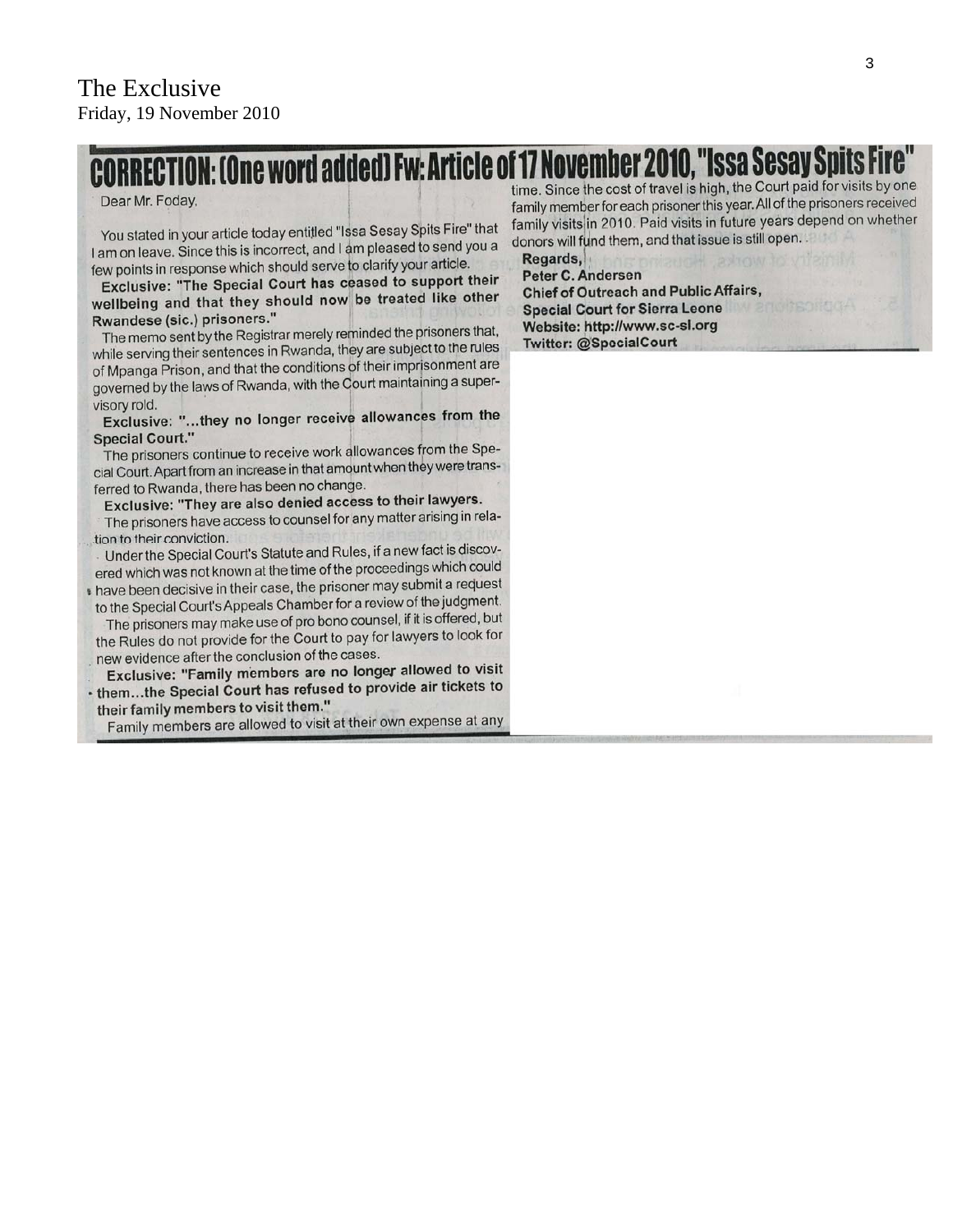#### The Torchlight Friday, 19 November 2010

'Terrible Crimes were committed in Sierra Leone'



By Alpha Sesay

Closing his war crimes trial that lasted for more than one year, defense lawyers for former Liberian president Charles Taylor acknowledged the brutal nature of the crimes that were committed in Sierra Leone and expressed grave concerns for victims of those crimes. The defense presented 21 witnesses at The Haque trial to testify on behalf of the former Liberian president. Taylor has been on trial on an 11-count indictment in which prosecutors alleged that he provided support to and was in control of Sierra Leone's Revolutionary United Front (RUF) rebels, who waged an 11year-civil conflict in the West African nation. Mr. Taylor has denied all allegations against him.

Between January 2008 and February 2009, Prosecutors led 91 witness in evidence against Mr. Taylor, some of whom were victims of the conflict in Sierra Leone, while others were insider witnesses comprising former members of the RUF, former members of Mr. Taylor's National Patriotic Front of Liberia (NPFL), and former members of Mr. Taylor's Liberian government, including his former vice president Moses Blah. The victim witnesses testified mainly about the atrocities that were committed by RUF rebels in Sierra Leone, while the insider witnesses attempted to link Mr. Taylor to the RUF and their activities in Sierra Leone.

Mr. Taylor's lawyers formally opened the defense case on July 13, 2009, and the following day, the former Liberian president himself took the witness stand as a witness in his own defense. Mr. Taylor concluded his testimony on February 18, 2010. Mr. Taylor's final witness, a Liberian member of the RUF. Sam Flomo Kolleh, concluded his evidence on Tuesday, November 9, 2010.

In bringing Mr. Taylor's defense to a formal closure on November 12, 2010. lead defense counsel for the accused. Courtenay Griffiths, told the judges, "I'm grateful first of all to your honors for dealing with such alacrity with the outstanding motions, and I am pleased to announce that is the case for Mr. Taylor

Mr. Griffiths thanked all the parties involved in the trial for their "contributions

in ensuring that the proceedings in the courtroom have run as efficiently and smoothly as they have done.

"In thirty years of practice, this is the first trial I have been involved in of this magnitude involving so much evidence in which so little time has been lost either through illness or any other matter, and I think everyone ought to be commended for their efforts in ensuring that that was the case." Mr. Griffiths said.

Mr. Griffiths also said that the differences in positions inside the courtroom should not be interpreted that the defense does not share the concerns of the victims of the conflict in Sierra Leone.

"I would also, in light of the comments I made, like to make it clear that it has been accepted by us right from the outset that terrible crimes were committed in Sierra Leone. We share the concerns for the victims of these crimes, and we want to make clear that differences between the parties in the courtroom should not be exploited as evidence that either party naturally assumes a morally superior position, he said.

"On that note, this is the case for Mr. Taylor," Mr. Griffiths concluded.

Presiding Judge of the Trial Chamber. Justice Julia Sebutinde, thanked all parties who have worked to get the trial to this stage. She announced that after today's formal closure of the defense case, the court will resume again to hear closing arguments from the parties from February 8 to 11, 2011 before the judges retire for judgment.

In a press release issued by the Office of the Prosecutor, the Chief Prosecutor of the Special Court for Sierra Leone, Brenda J. Hollis, said that the closure of the defense case "is an important step towards the completion of the Charles Taylor trial."

Ms. Hollis thanked witnesses who have testified for both the prosecution and the defense, saying that "their courage and willingness to take the stand and bear witness has been an inspiration. We in the prosecution have always said that we fight for justice in the name of the victims, but they are the ones who have truly made justice possible".

In another press release issued by the Outreach and Public Affairs section of the Special Court for Sierra Leone, the Registrar of the court, Binta Mansaray, said that the closure of the defense case "is not only a major milestone in the Charles Taylor trial, but in the work of

the court as a whole." Mr. Taylor's trial will resume on February 8, 2011 to hear closing arguments from the parties.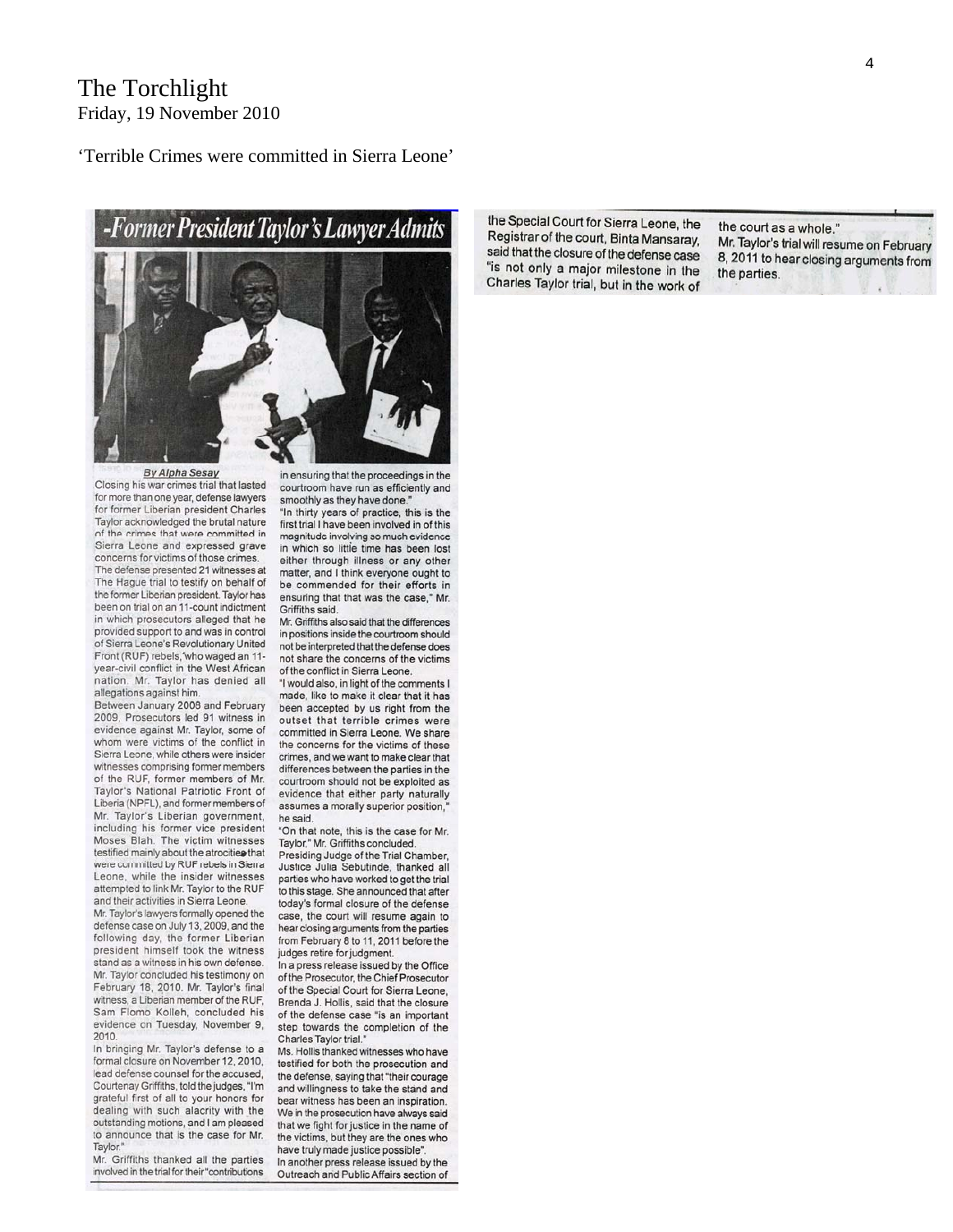## **Former child soldiers start university studies in Almería**

They have come to Spain from Sierra Leone thanks to grants from the charity Todos Son Inocentes

Two former child soldiers from Sierra Leone, both of them girls and now aged 18 and 20, have arrived in Almería to study at the university. They will begin their three years of study with an intensive course in the Spanish language, followed by professional training in the health sector to allow them to put their new knowledge into practice once they return home.

It comes as part of a collaboration agreement with the charity 'Todos Son Inocentes' 'They Are All Innocent', which awarded educational grants to its first four child soldiers in 2007. Three are still studying here, while the fourth has now returned to Sierra Leone.

The President of Todos Son Inocentes, Miguel Serrano Martínez, said at a press conference on Wednesday that there are known to be some 25,000 former child soldiers in Sierra Leone, compared with the 500 which he says are acknowledged by the country's authorities

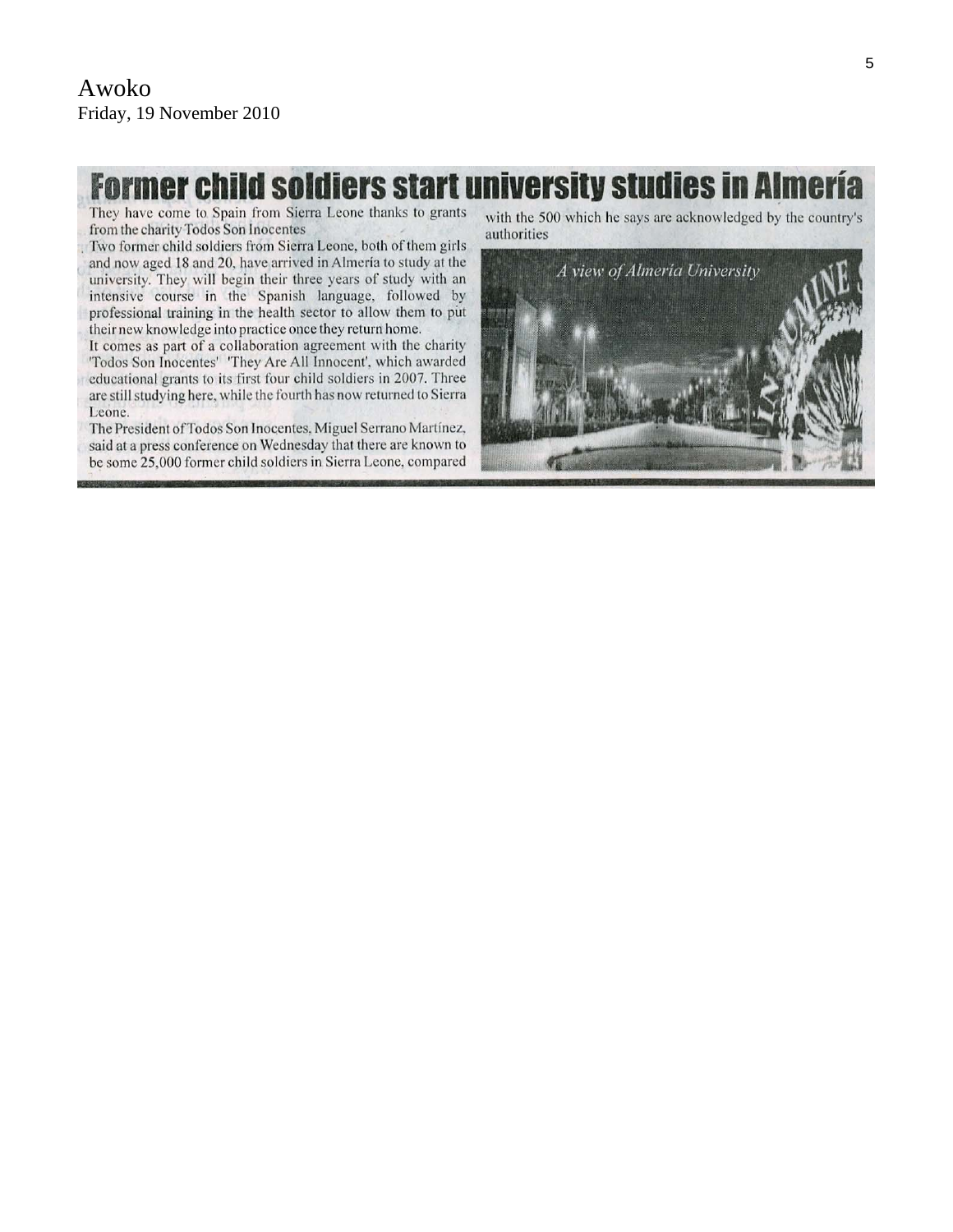# **Guinea: State of emergency** imposed in Guinea

Conakry, Guinea - Guinea's transitional leader, General Sekouba Konate, on Wednesday imposed a nationwide state of emergency until the final results of the presidential run-off are confirmed by the Supreme Court, state television reported. The first night curfew imposed in Labe in Medium Guinea is from 1700 hours GMT to 0600 hours GMT.

Army chief of staff, General Nouhoum Thiam, announced on state television that since the publication of the provisional results on Monday night indicating that Professor Alpha Conde had won with 52.52% of the votes, some criminals had attacked security forces. The other candidate, Cellou Dalein Diallo received 47.48% of the votes.

Businesses and offices remained closed in Conakry, the capital, where Diallo's Union des forces Democratiques de Guinee (UFDG)'s has rejected the results saying they were rigged.

The UFDG supporters attacked security forces in the districts in the Ratoma Commune in the capital, Diallo's stronghold.

According eyewitnesses UFDG's sympathizers, mainly from the Peulh ethnic group, have been attacking the Malinkes, the ethnic group of Conde, who has been calling for peac e and restraint since Monday, giving the assurance that he would extend a 'broth e rly hand' to Diallo for them to jointly work to overcome the many challenges confronting the country.

Residents of Labe, Diallo's native town, especially Malinkes, have said the curfew has brought an 'uneasy peace' in the towns where the Muslims were denied access to mosques to pray on

the occasion of Eidul-Adha because of the violence perpetrated by Peulhs, who were heavily armed with cudgels and machetes.

'They have burnt down houses after looting them,' some Malinkes in Labe said.

They added that the houses were torched before the arrival of soldiers to maintain order.

The same situation is prevailing in Pita, Dalaba and Koubia in Medium Guinea where Diallo, a former Prime minister, gained most of his votes.

He, however, lost in the regions of the Savannah (High Guinea), in Guinee Forestiere in the south, his opponent's stronghold, as well as in Basse Cote or in Guinee Maritime Diallo at a meeting on Tuesday night with interim president Konate denounced 'th e barbarous and brutal repression' of security forces against his followers and w as assured of 'a humane treatment' for demonstrators. He demanded that his party leaders arrested in Dalaba be released.

'I keep on rejecting these results announced by the National Independent Electoral Commission (CENI) and we are going to ask the Supreme Court to reinstate us in our rights,' he said, adding that he has urged his followers to calm.

On his part, Prime minister Jean Marie Dore, has urged security forces to disarm 'all the delinquents' who have deliberately attacked peaceful citizens. 'The whole world has hailed the fair and transparent poll in the country. In spite of this, delinguents want to destroy the country,' he said.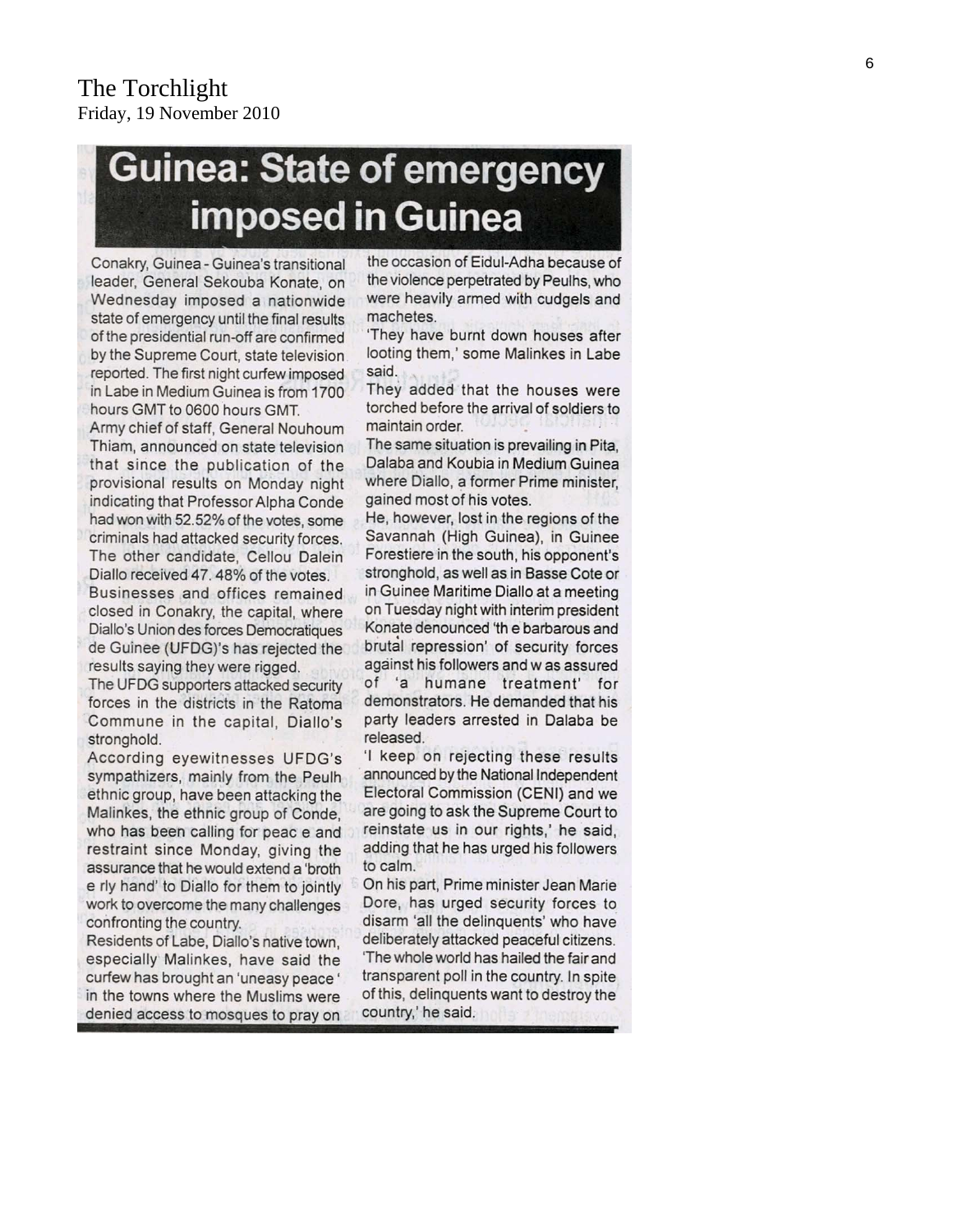Thursday, 18 November 2010

#### **No signs of victim compensation in Sierra Leone 18 Nov 2010**

Chief Prosecutor at the Special Court for Sierra Leone, Brenda Hollis deplores the lack of assistance for victims.

On 17 November 2010, Chief Prosecutor at the [Special Court for](http://www.haguejusticeportal.net/eCache/DEF/6413.c2V0TGFuZz1FTiZMPUVO.html)  [Sierra Leone \(SCSL\)](http://www.haguejusticeportal.net/eCache/DEF/6413.c2V0TGFuZz1FTiZMPUVO.html), Brenda Hollis cautioned against optimism that the end of the [Charles Taylor](http://www.haguejusticeportal.net/eCache/DEF/6/414.html) trial would lead to victim compensation.

At an evening lecture at the T.M.C. Asser Instituut in The Hague, the Prosecutor nevertheless spoke of the example that the Taylor

trial sets for the possibility of trying former senior political leaders, in spite of prevailing challenges.

Charles Taylor is the former President of Liberia charged with 11 counts of war crimes and crimes against humanity for crimes perpetrated during the civil war in neighbouring Sierra Leone. The Defence recently rested its case in the proceedings in which testimony from more than one hundred witnesses brought evidence of the bloody campaign waged by the [Revolutionary United Front \(RUF\)](http://www.haguejusticeportal.net/eCache/DEF/8/987.html) rebels, characterised by the use of child soldiers and the cutting off of limbs.

#### **Property, proceeds and assets acquired unlawfully**

On the opening day of the trial against Charles Taylor, the Prosecution placed the accused at the centre of a systematic campaign of terror waged against civilians in Sierra Leone after 30 November 1996. According to the Prosecutor, even after a Judgment is delivered in the case sometime around the summer of 2011, compensation for victims will not be forthcoming. Part of the problem, according to the Prosecutor, lies with the difficulties facing the UN team investigating Charles Taylor's alleged funds, though the Prosecutor also labelled the lack of help provided to victims by the 'international community' as little short of a "disgrace".

In Sierra Leone many people continue to suffer the aftereffects of the long civil war, with visible signs on the streets of Freetown of the forced amputations that took place. However, unlike Article 75 of the [Rome](http://www.haguejusticeportal.net/Docs/Miscellaneous/Rome_Statute_01-07-2000.pdf)  [Statute](http://www.haguejusticeportal.net/Docs/Miscellaneous/Rome_Statute_01-07-2000.pdf) for the International Criminal Court (ICC), the [Statute for the SCSL](http://www.sc-sl.org/LinkClick.aspx?fileticket=uClnd1MJeEw%3d&tabid=176) does not specifically provide for victim reparations. Nevertheless, as with Article 77(2)(b) of the Rome Statute, the SCSL does have the power under Article 19(3) to order the forfeiture of the property, proceeds and assets of a convicted person to their rightful owner, if acquired unlawfully or by criminal conduct. This penalty can only be invoked after a conviction.

Under the Lomé Peace Agreement a reparations program was established to address the needs of victims of the war in Sierra Leone, with the [National Commission for Social Action](http://www.nacsa.gov.sl/index.html) (NaCSA) designated in 2007 as the implementing agency. Despite some progress in community-based and capacity-building projects, the Commission has suffered from chronic under-funding.

Charles Taylor has denied all of the charges against him and in testifying in his own defence, has rejected the allegations that he provided logistical and financial support for the RUF.

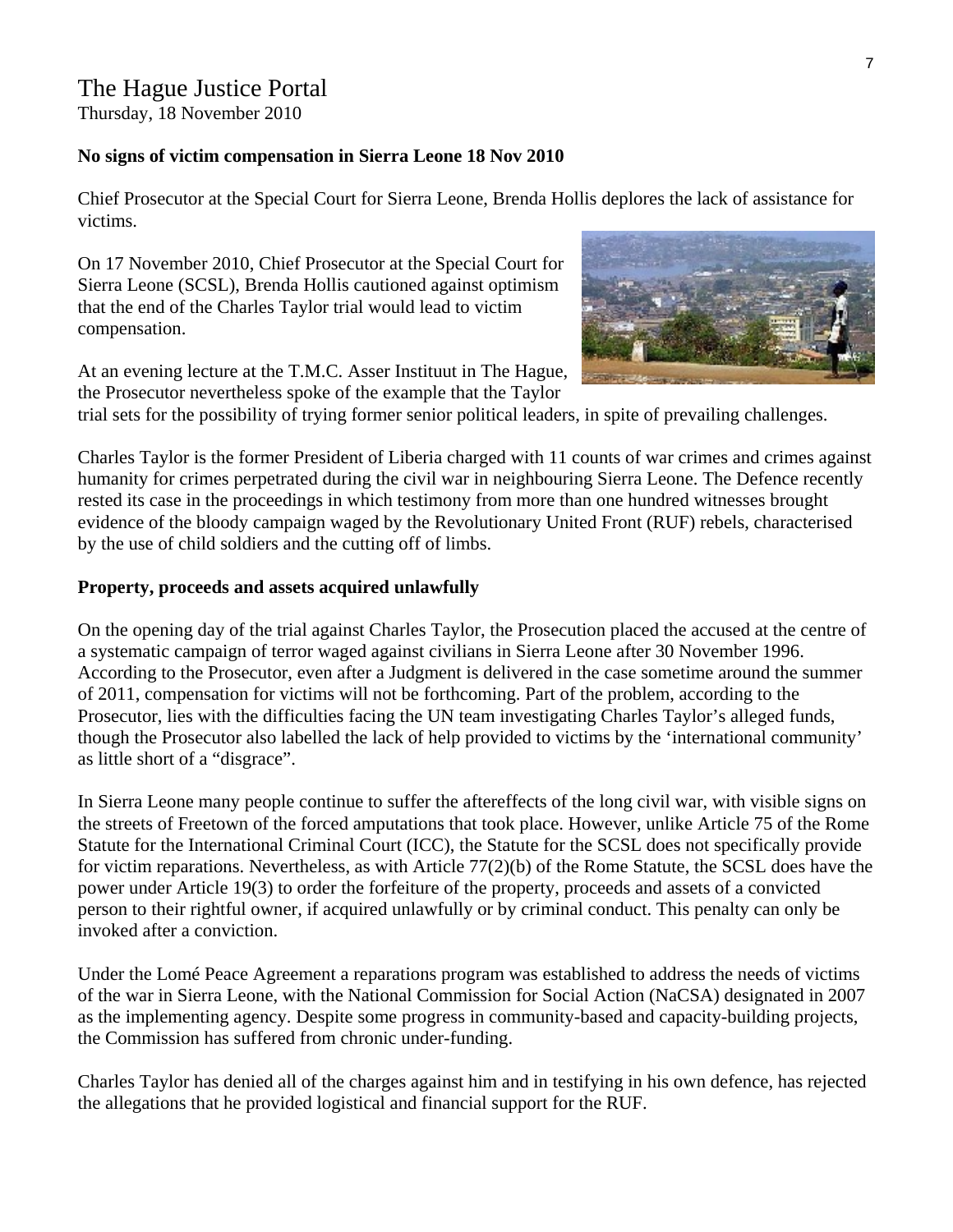Voice of America Thursday, 18 November 2010

#### **Alleged Russian Arms Dealer Was Active in Africa**

David Crane, former chief prosecutor for Special Court on Sierra Leone, tells about Viktor Bout

Joe DeCapua

"[Bout was] very much complicit (in the Sierra Leone conflict) and was…one of the individuals providing small arms that he got in return from…Charles Taylor…Foday Sankoh and others from the Revolutionary Front to arm the rebels in Sierra Leone."

Viktor Bout, an accused Russian arms dealer who allegedly helped fuel wars in Africa and elsewhere, pleaded not guilty to terrorism charges Wednesday in federal court in New York.

U.S. attorney general Eric Holder calls him one of the world's most prolific arms dealers.



#### **AP**

*Viktor Bout* 

Bout was arrested two years ago in Thailand and was flown to the United States on Tuesday.

"It's good to see that justice has been done," says David Crane, the former chief prosecutor for the Special Court on Sierra Leone. Crane, now a Syracuse University law professor, signed the war crimes indictment against former Liberian president Charles Taylor, one of Bout's alleged customers.

Crane says Bout was "very much complicit (in the Sierra Leone conflict) and was…one of the individuals providing small arms that he got in return from…Charles Taylor…Foday Sankoh and others from the Revolutionary Front to arm the rebels in Sierra Leone."

Bout is a former Russian army officer and when the Soviet Union fell, Crane says, he took advantage of the weapons that were still available and began to sell them to "gun runners, diamond dealers, thugs, boy generals and recalcitrant heads of state. He's an embarrassment to Russia," says Crane. "But this has caused some diplomatic problems over the past couple of weeks and Russia has come forward and has really vocally said that he should be set free."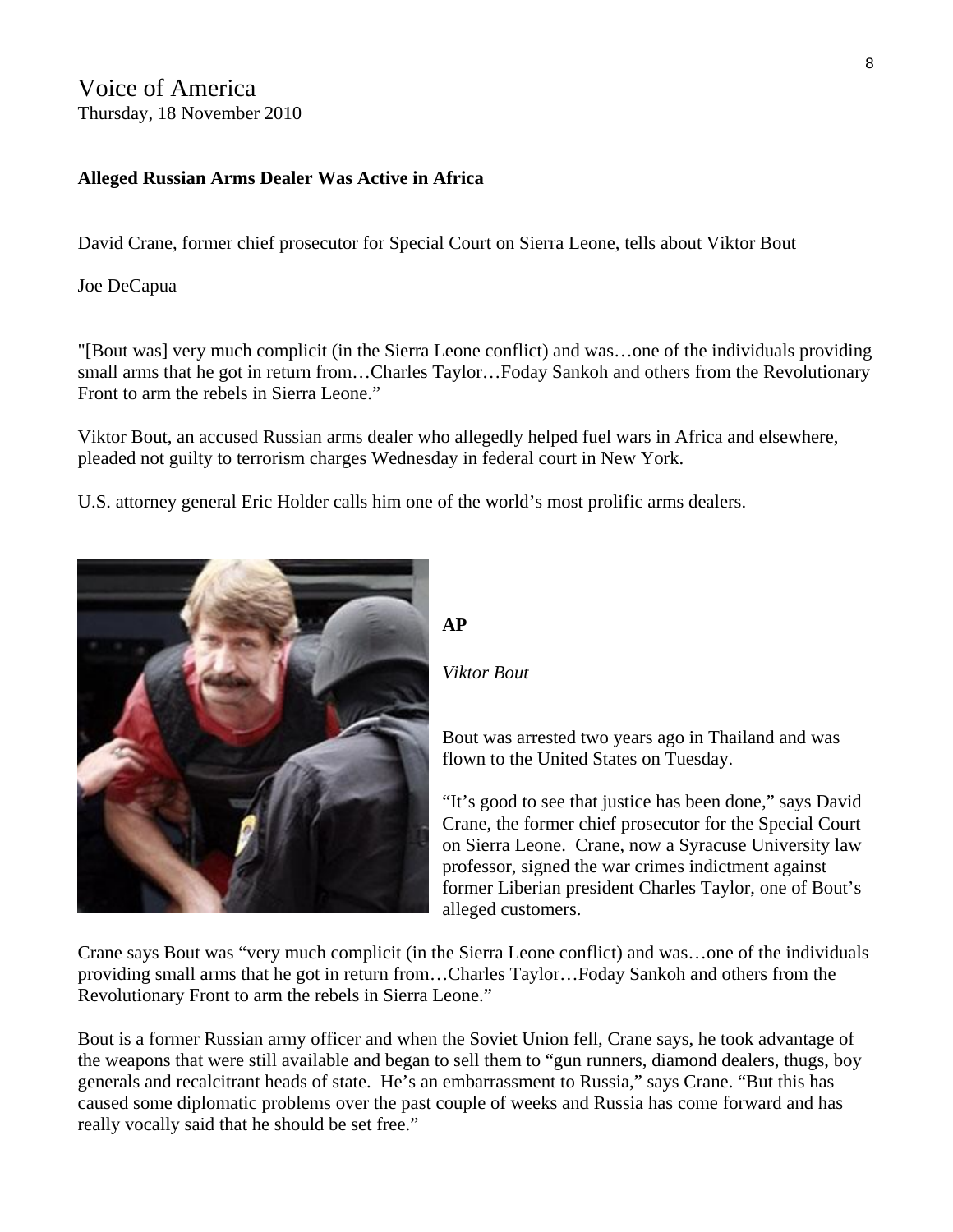

#### *David Crane*

The Special Court on Sierra Leone, Crane said, "actually paid very close attention to the arms dealers because again, in the West African joint criminal enterprise [Bout] was very much one of the suppliers of weapons that (were) used in the civil war and was very much a player in the background of moving diamonds, guns and diamonds about that part of the world."

Crane says during that time Bout also had had extensive activities in South Africa, East Africa and well into the Middle East.

"So there are other players, but certainly he was a major player and continued to be until he was arrested by Thai authorities a couple of years ago."

Crane says among other charges, Bout "has been indicted for conspiring to sell millions of dollars worth of weapons to terrorist organizations." He said they deal with the killing of U.S. nationals and U.S. officers or employees. "These are very serious charges."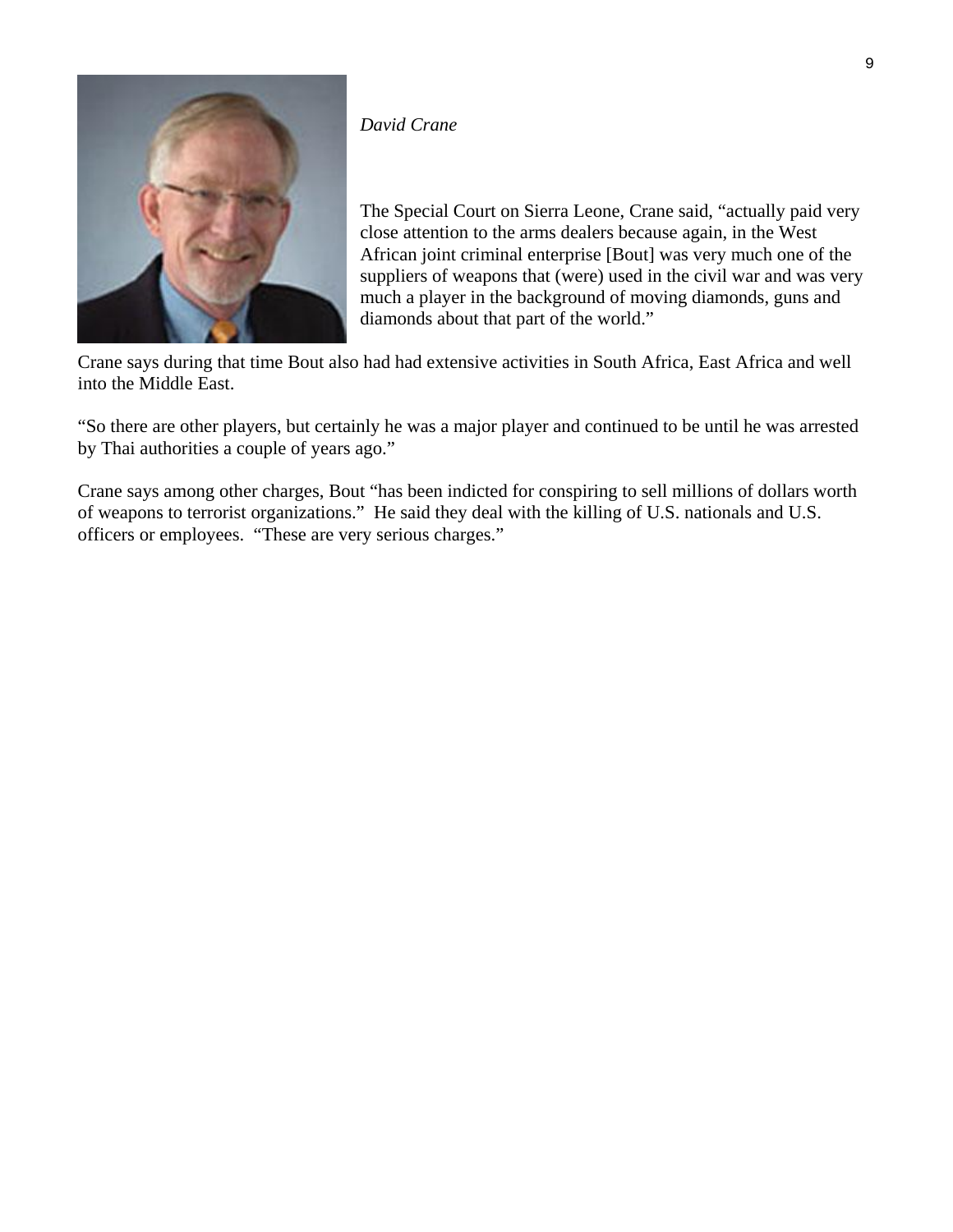#### **There is a heavy price to pay for dealing with Lord of War**

He's been dubbed the Merchant of Death.

Viktor Bout, former Russian army officer turned international arms dealer extraordinaire, was this week extradited to the US from Thailand, accused of trying to sell weapons to Colombian rebels as well as supplying many of the guns, bombs and bullets used in conflicts across Africa and the Middle East.

Bout – pronounced "boot" – is very much a man who epitomises the dangerous and mercenary times we live in. Here we have a world-class 21st-century entrepreneur with precious few moral or ideological constraints, who sees war as the ultimate business opportunity. Bout, the global go-getter, makes those international bankers and brokers who play fast and loose with the law look like slouches.

But what they all have in common, of course, is an insatiable greed that needs to be fed, irrespective of the human cost to those caught up in the crossfire of wheeling and dealing. Think Bernie Madoff, the American broker who defrauded investors of billions of dollars, and apply that to Viktor Bout's air transport and arms dealing empire, and you get some idea of the ruthlessness, scale and sums involved. Not even Madoff's rapacious plundering, however, could give rise to the kind of wholesale butchery of communities that Bout's door-to-door arms delivery service made possible.

Flying under flags of convenience or registered in obscure failed states, Bout's fleet of ageing Russian transport aircraft ferried their lethal cargoes while his bank accounts and business locations remained equally fluid. His client list is said to read like a veritable who's who of the world's bogey men. Charles Taylor – of blood diamond notoriety – in Liberia. Sam "Mosquito" Bockarie – of hand-chopping infamy – in Sierra Leone. Mubuto in Zaire, Gaddafi in Libya, the Taliban, al Qaeda – you name the despot or regime and Bout is said to have given them the countless Kalashnikovs, land mines, rocket launchers and other weapons needed to wreak havoc and suffering.

Such was Bout's near legendary reputation that even a movie, Lord of War, loosely based on Bout's life, was made, starring Nicolas Cage. I remember once flying into the beleaguered Liberian capital, Monrovia, aboard one of the first humanitarian aid flights during the second civil war there in 1999. One of the Scandinavian crew recounted how a few days before, while landing, they had almost collided with another aircraft that arrived unscheduled and unannounced.

"People say it was one of Viktor Bout's that came from Libya carrying guns for President Charles Taylor," the crewman told me. "Surely you must have heard of him. Every cargo pilot in Africa knows of Bout," the pilot insisted.

Anecdotal as this evidence was, for years until then, electronic intercepts, phone taps, documents and eyewitness sightings of Bout's planes being unloaded on remote African airstrips, had been gathered by the world's intelligence services and law enforcement agencies. The United Nations, CIA, US National Security Agency, MI6, Russian FSB, Belgian and other intelligence services, all had Bout's activities on their radar. Yet, despite this, between them they could only scuttle along in the wake of his trail of destruction, never quite able to catch, let alone convict, him.

Why was this? Could it be that Viktor Bout, far from being some lone wolf, was, in fact, also part of a pack, closer to many of these same organisations than many realised? Certainly, the Kremlin fought long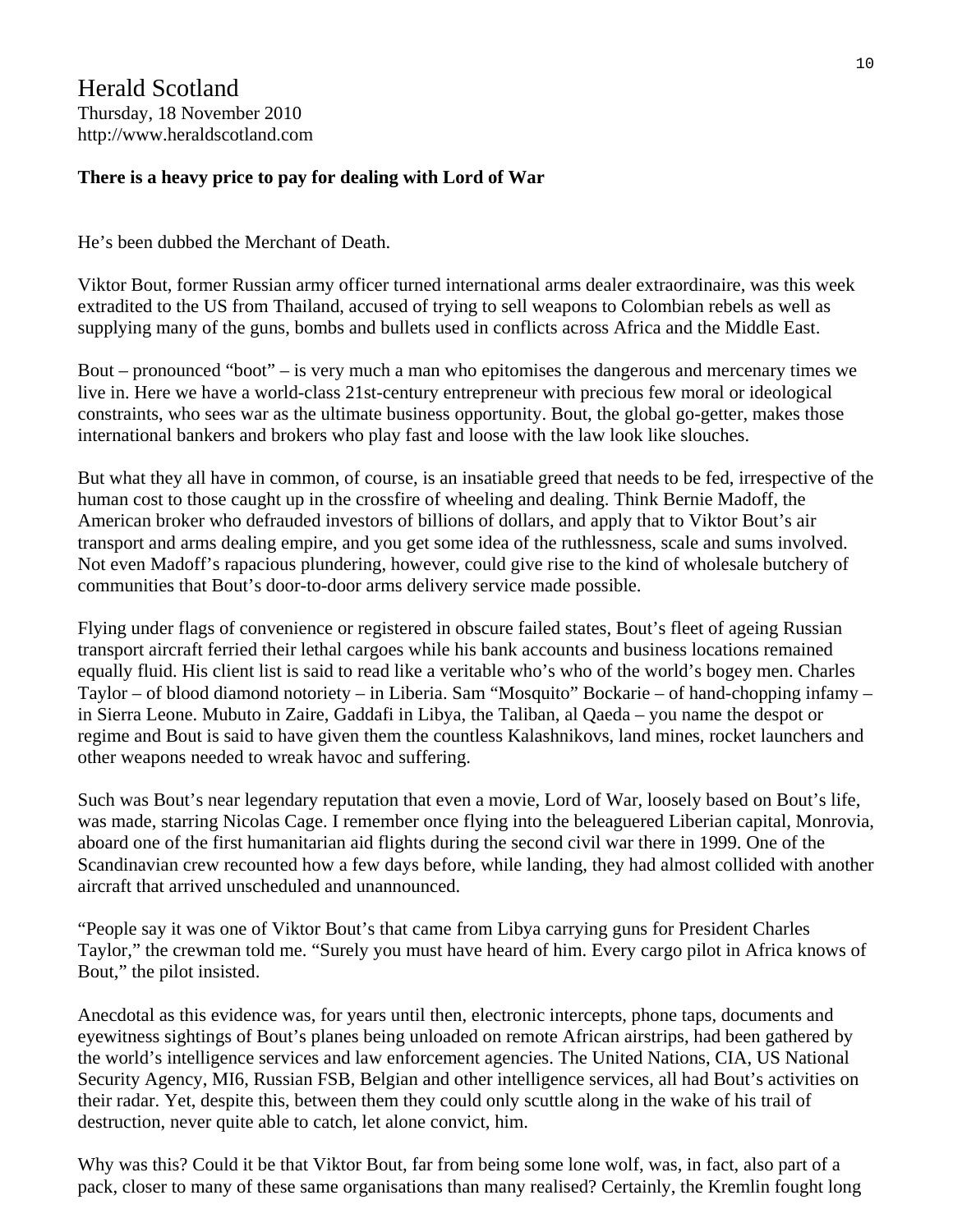and hard to prevent Bout's extradition this week, with many believing that he knows all about Russia's covert arms supplies, both official and unofficial, going back decades. And what about Bout's American and Iraq war connections? According to Douglas Farah, the Washington Post journalist who penned a penetrating investigative book on Bout's career, the Russian's air-freight services were used by the US military and by Halliburton, its subsidiary KBR, Federal Express and other contractors in Iraq, making Bout enormous profits, even though George W Bush has signed an executive order making it illegal to do business with Bout and his companies.

Then there is that 2006 Amnesty International report that details how a Moldovan-registered company linked to Bout obtained a US military contract in 2004 to fly 200,000 Kalashnikov rifles and millions of rounds of ammunition from Bosnia to Iraq, even though Bout was already on a UN and Treasury Department blacklist and was wanted by Interpol. The simple fact is that the international arms trade has always operated in this vague, murky, ambiguous way, where telling the difference between the legal and the illegal has proved problematic, to say the least.

Viktor Bout was a past master at exploiting this. Indeed, much of what Bout did would be difficult to deem illegal such was the mastery with which he manipulated governments, regimes, organisations and individuals alike. For decades, Bout and the world's weapons merchants have found it all too easy to profit from the shortcomings in international legislation when it comes to arms peddling.

Like mercenary soldiers and the plethora of private security firms that have sprung up as a result of the wars in Iraq and Afghanistan, those who run guns have proved as much a benefit to many states as they have a danger – Britain and the US being no exception. As activists such as those from groups like Action Network on Small Arms, and the Control Arms campaign rightly point out, there is a pressing need to tighten standards controlling the international trade in conventional arms. To that end, a tougher Arms Trade Treaty (ATT) that would establish strict rules for the international transfer of arms, and hold irresponsible arms suppliers and dealers to account, urgently needs to be realised.

Viktor Bout may know more than enough to embarrass, if not incriminate, a lot of people from Moscow to Washington and far beyond. In a New York City court on Wednesday, he pleaded not guilty to charges including terrorism and arms trafficking. Those who believe his trial will cast any real light on the shadowy world of illegal arms dealing and the extent to which nations collude in its practice may well be disappointed. If nothing else, Viktor Bout has shown himself in the past to be a consummate deal-maker and survivor, and for that reason alone some kind of legal chicanery or pact with America's spooks may yet get him out of another tight corner. As you read this, countless numbers of people are being killed, maimed, raped and forced to flee their homes as a result of the violence that arms dealers make possible. The so-called Lord of War may for the moment be behind bars, but his disciples are still busy spreading their insidious message.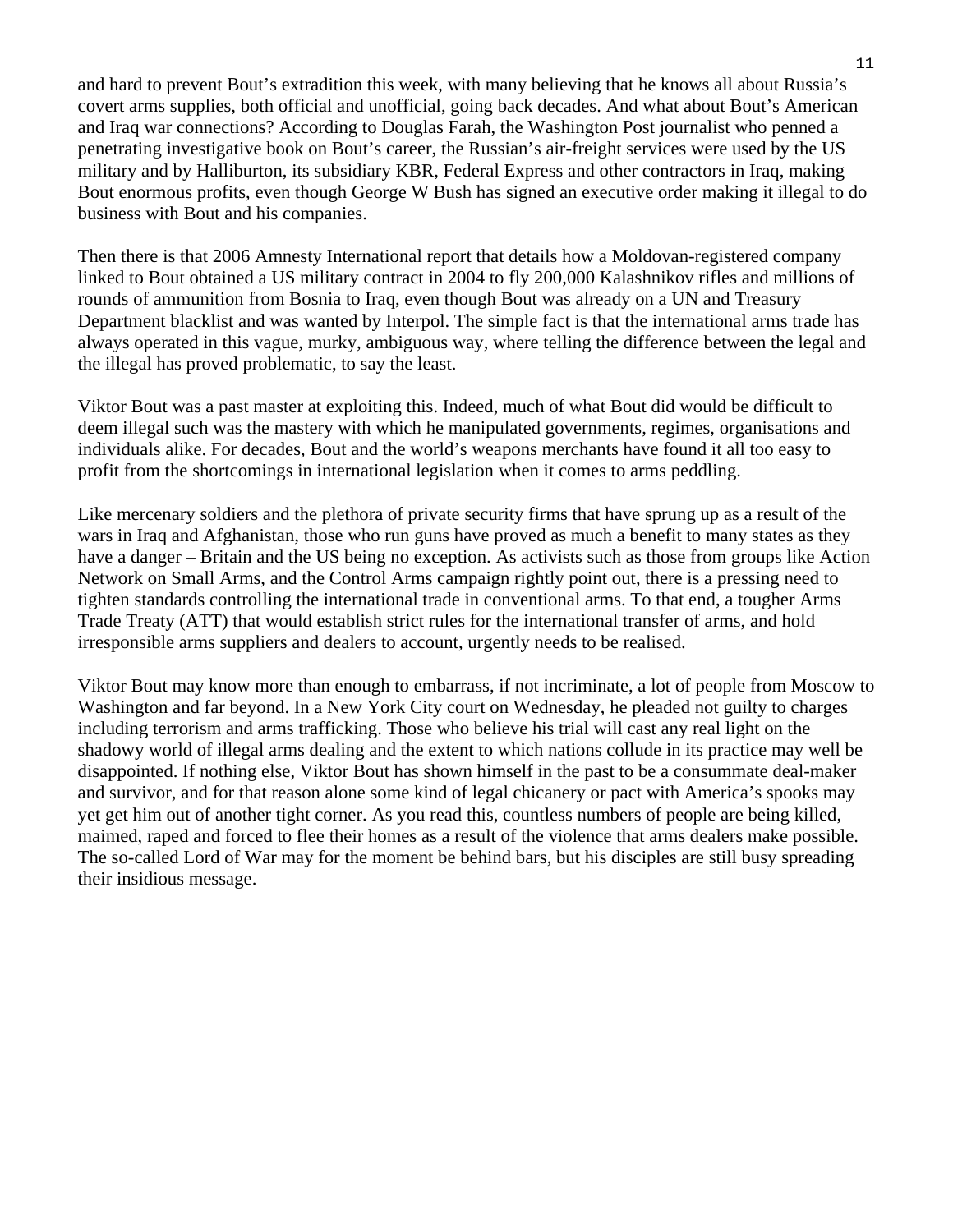### Human Rights Watch

Tuesday, 16 November 2010

#### **[Senegal: Donors to Meet to Fund Hissène Habré Trial](http://www.hrw.org/en/news/2010/11/16/senegal-donors-meet-fund-hiss-ne-habr-trial)**

Budget Agreement Ends Logjam on Bringing Ex-Dictator of Chad to Justice

After so many years of tenacity and disappointments, Hissène Habré's victims can finally see the light at the end of the tunnel. Senegal needs to get the proceedings under way before even more survivors die.

Reed Brody, counsel for Human Rights Watch, who works with the victims

(Dakar) - A meeting of international donors in Dakar on November 24, 2010, to finance the prosecution of Hissène Habré is a potential turning point in the long campaign to bring the former Chadian dictator to justice, a coalition of human rights organizations said today.

Proceedings against the exiled dictator have been held up for years due to Senegal's insistence on full up-front international funding. The meeting is expected to result in pledges to match the US\$11.7 million (€8.59 million) budget presented by the African Union and the European Union. The Senegalese government has said that it will begin pretrial proceedings once it receives the funding.

"After so many years of tenacity and disappointments, Hissène Habré's victims can finally see the light at the end of the tunnel," said Reed Brody, counsel for Human Rights Watch, who works with the victims. "Senegal needs to get the proceedings under way before even more survivors die."

Habré is accused of thousands of political killings and systematic torture when he ruled Chad, from 1982 to 1990, before fleeing to Senegal. Habré was first indicted in Senegal in February 2000, but Senegalese courts ruled that he could not be tried there. His victims then turned to Belgium and, after a four-year investigation, a Belgian judge in September 2005 sought his extradition. On July 2, 2006, the African Union said it would instead "mandate" Senegal to prosecute Habré "on behalf of Africa," and President Abdoulaye Wade declared that Senegal would do so. For years, however, Senegal has said that it would not process the case until it received €27 million, its estimate of the costs, from the international community.

After lengthy negotiations, the AU and EU presented the budget of roughly  $€8.59$ million. The budget foresees a 20-month pretrial investigation and a 5-month trial. The AU, the EU, Belgium, Chad, the Netherlands, and the United States have already indicated that they will make significant contributions to the trial, and other contributions are expected.

Special rules need to be put in place to prosecute mass crimes by a former head of state of another country, said Human Rights Watch, the Chadian Association for the Promotion and Defense of Human Rights (ATPDH), the Dakar-based African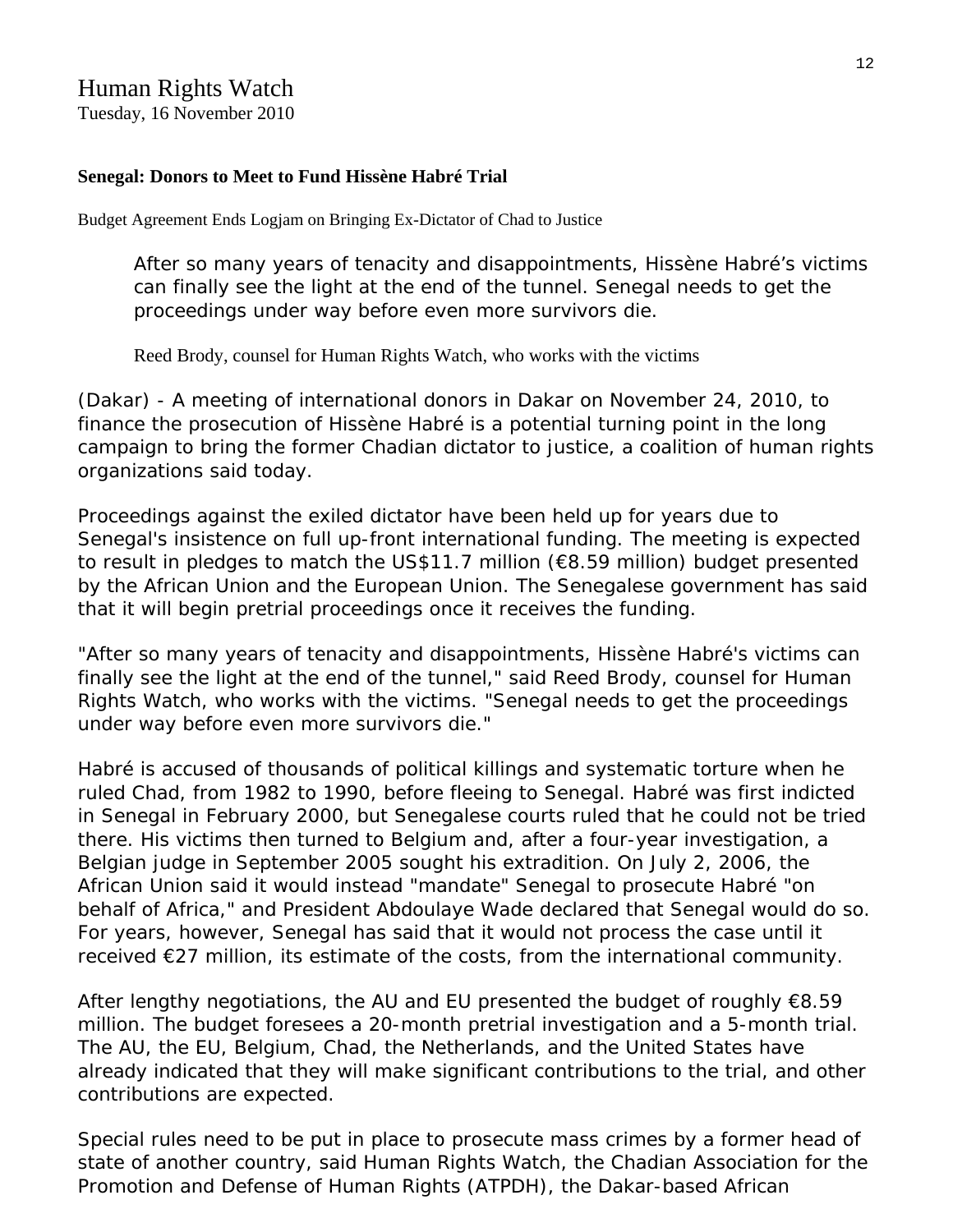Assembly for the Defense of Human Rights (RADDHO-Senegal), and the International Federation for Human Rights (FIDH). The groups called on Senegal and the AU for the rapid conclusion of an agreement on witness and victim protection, immunity for "insider" witnesses, and the broadcast of proceedings to Chad.

Senegal had said that it did not want to be involved in handling funds for the trial. Under the funding plan, contributions will be deposited in an AU-controlled bank account. A management committee, with representatives from Senegal, the AU, the EU, and leading donors, will supervise the distribution of funds.

"A fair trial for Habré in Senegal could be a milestone in the fight to hold the perpetrators of atrocities in Africa accountable for their crimes," said Alioune Tine, president of RADDHO.

The groups said that one of the major challenges to maximizing the impact of Habré's trial would be to ensure its accessibility to the Chadian people. The budget includes a significant amount for outreach, press information, and trial monitoring activities.

"Holding Habré's trial thousands of miles away from the victims and the country he ruled will require significant outreach to make sure that people in Chad know and understand what is happening and that the trial stimulates their own understanding of the past and the search for justice," said Dobian Assingar, the Honorary President of the Chadian League for Human Rights and Representative of the FIDH.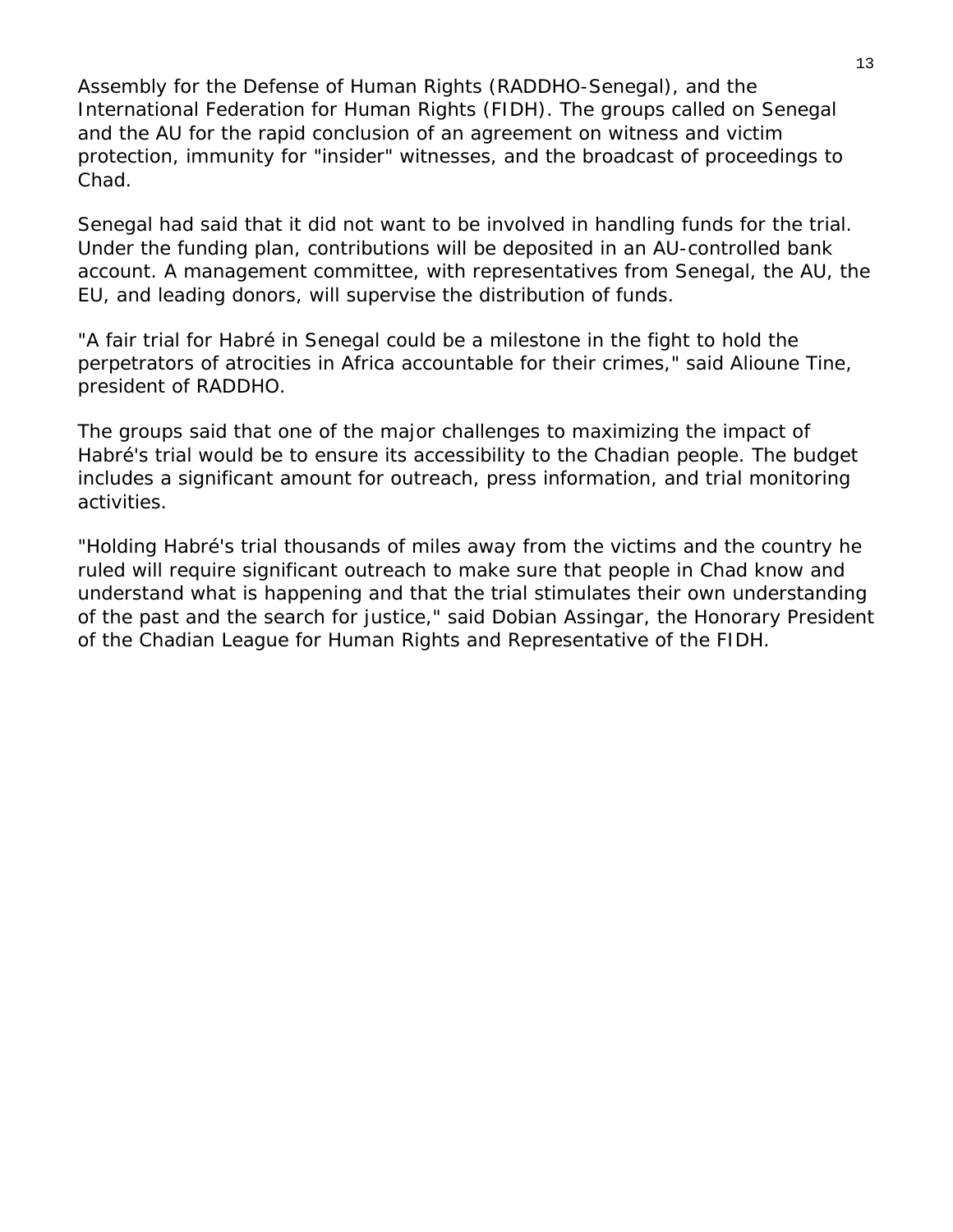#### The New York Times Thursday, 18 November 2010

#### **Netherlands: Court Starts 2 Inquiries**

#### By REUTERS



*European Press photo Agency International Justice Court Chief Prosecutor Luis Moreno Ocampo.* 

The chief prosecutor at the [International Criminal Court](http://topics.nytimes.com/top/reference/timestopics/organizations/i/international_criminal_court/index.html?inline=nyt-org) said Thursday that he had begun preliminary investigations in Nigeria and Honduras. Chief Prosecutor Luis Moreno-Ocampo, left, told reporters in The Hague that the court had started inquiries into events surrounding last year's coup in Honduras, when the military ousted President [Manuel Zelaya.](http://topics.nytimes.com/top/reference/timestopics/people/z/jose_manuel_zelaya/index.html?inline=nyt-per) Mr. Moreno-Ocampo declined to give further details about the Nigerian case, adding that he was

waiting for information from the Nigerian authorities. Preliminary examinations are used to determine whether the court has the jurisdiction to open a formal investigation.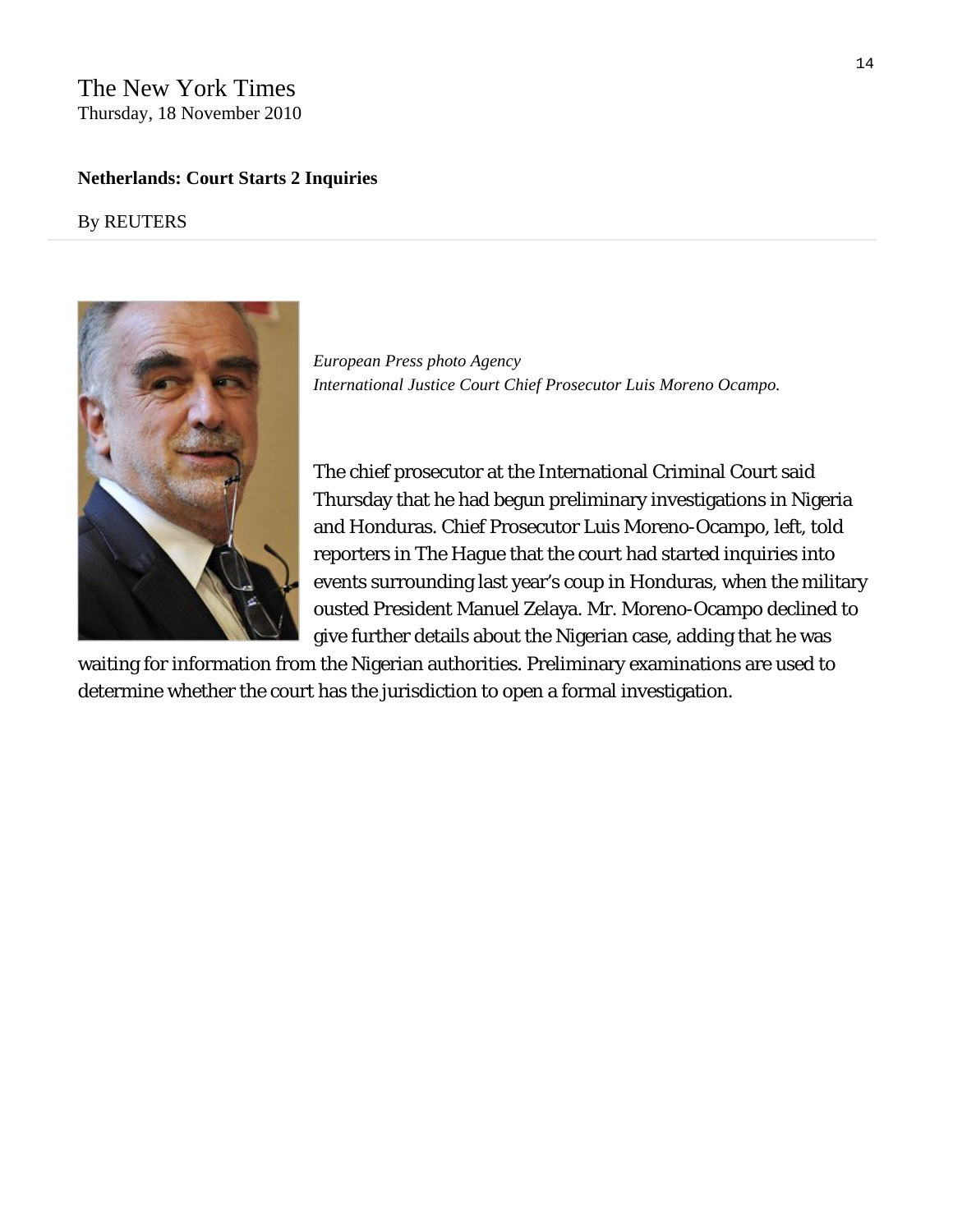Sudan Tribune Friday, 19 November 2010

#### **Kenya's high court considers request that forces government to arrest Sudanese president**

Friday 19 November 2010

Sudanese president Omer Hassan Al-B ashir should he set foot in the country. November 18, 2010 (WASHINGTON) – The Kenyan High Court received a request on Wednesday from the local chapter of the International Commission of Jurists (ICJ) that seeks an order from the judges that forces the government to arrest the



The International Criminal Court (ICC), to crimes in Darfur and added genocide to the charges saying they are part of a Western which Kenya is a full member, issued an arrest warrant for Bashir in 2009 for war indictment this year. Bashir rejects the conspiracy to topple his regime.

However, the Kenyan government allowed Bashir last August to attend the promulgation

of the new constitution without apprehending him as required under its obligations to the Rome Statute.

One of the arguments put forward by some Kenyan officials that they are adhering to resolutions adopted by the African Union (AU) that instructs member states not to arrest Bashir even if they are ICC members.

Local media reported that the ICJ wants the High court judges to order the Ministry of State for Provincial Administration to execute the arrest warrant against the Sudanese leader should he visit again.

"There are also two requests for cooperation in the arrest in the arrest and surrender of Omar al Bashir issued by ICC on March 6, 2009 and July 21, 2010 to states that are parties to the Rome Statute," ICJ Executive Director George Kegoro said in the filing made with the court.

"Al Bashir came to Kenya on August 27 and the Kenyan authorities in utter disregard of their obligations under the international law and the laws of Kenyan failed to enforce the warrants of arrest.... The applicant is apprehensive that should Omar al Bashir come to Kenya, the respondents in total disregard of the law will once again fail to effect an arrest warrant against him as they previously did".

Yesterday after hearing the case filed by ICJ, High Court Judge Nicholas Ombija directed that the suit papers be served on the Attorney General. The parties will appear before him for hearing next Tuesday.